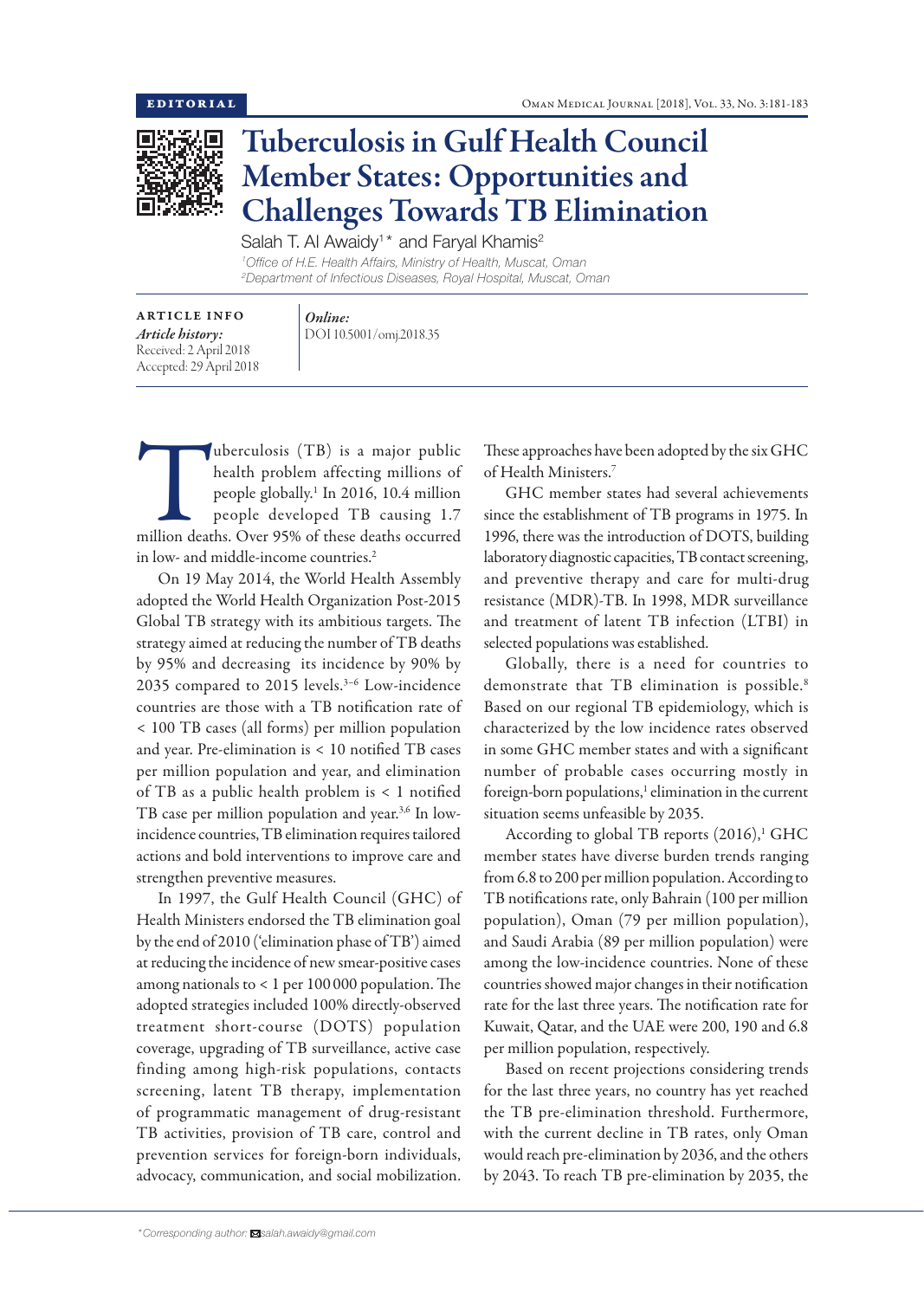average annual rate of decrease from 2015 onwards should have been 12–18%, with a mean decrease of 16% (i.e., much higher than the decrease noted in most of GHC member states in the recent past). The average annual rate of decrease that is required to achieve elimination by 2050 is 7–11%.3

GHC member states were lagging behind the 2010 targets and progress since has been negligible. Although each member state has made individual efforts to implement the TB elimination strategies recommended, the above projections trends will continue in an unfavorable direction, and accelerate unless critical consideration and actions to mitigate the threats that can reverse trends are adopted.

GHC member states have a relatively wellfinanced health system, including TB national programs and TB diagnosis, and treatment is nominally free of charge. Despite these favorable basic conditions, several challenges exist including critical health system limitations to ensure that vulnerable (foreign-born) populations, especially undocumented, are included under universal health coverage schemes. This means access to needed health services for all residents without financial hardship in using them and fear of discrimination.<sup>9</sup> GHC member states have the highest comparative prevalence of diabetes in the world,<sup>10</sup> with five countries in the region among the top 10 worldwide according to the International Diabetes Federation.<sup>11</sup> Furthermore, diabetes triples a person's risk of developing TB. About 15% of TB cases globally maybe linked to diabetes,<sup>12</sup> therefore, there is a tremendous need to ensure a collaborative framework for care and control of TB among diabetics and other at-risk populations such as HIV patients, whose risk of TB activation is 10-times greater than the general population.<sup>13</sup>

More dynamic and coordinated implementation of all eight-key action global strategies is needed among the member states to avoid another lapse.<sup>3,4</sup> Many low-incidence countries in Europe have failed to consistently implement all of them.<sup>14</sup> GHC countries need a critical review of the progress and challenges that prevented them from meeting targets. Much needed at country levels are: a) strong governance and stewardship towards the TB program within the Ministry of Health (i.e., to establish a strong and suitable National TB Program (NTP) with strong NTP central unit to lead the TB elimination strategy); b) manage treatment of LTBI in particular the foreign-born population originating from high prevalence TB countries;<sup>15</sup> c) develop strategies to address other vulnerable groups such as HIV patients and diabetics, and organize a framework for care and control of TB in both groups through integration between the NTP and national HIV/AIDS and diabetes programs; and d) establish ways of monitoring and evaluating the programs so the impact is sustained and maintained.

As for the GHC, roles and responsibilities should be reviewed for a sustainable initiative with future directions being explicitly set to achieve globallyagreed targets.

The GHC member states under the umbrella of GHC have an excellent opportunity to eliminate TB by adopting further elimination strategies.

## references

- 1. World Health Organization. Global tuberculosis report 2016. WHO: Geneva, 2016 [cited 2018 February]. Available from: http://apps.who.int/iris/bitstream/hand le/10665/250441/9789241565394-eng.pdf.
- 2. Tuberculosis key facts. 2018 [cited 2018 February 16]. Available from: http://www.who.int/mediacentre/ factsheets/fs104/en/.
- 3. World Health Organization. Towards TB elimination, an action framework for low-incidence countries. WHO: Geneva. 2014 [cited 2018 February]. Available from: http://apps.who.int/iris/bitstream/ handle/10665/132231/9789241507707\_eng.pdf.
- 4. Lönnroth K, Migliori GB, Abubakar I, D'Ambrosio L, de Vries G, Diel R, et al. Towards tuberculosis elimination: an action framework for low-incidence countries. Eur Respir J 2015 Apr;45(4):928-952.
- 5. D'Ambrosio L, Dara M, Tadolini M, Centis R, Sotgiu G, van der Werf MJ, et al; European national programme representatives. Tuberculosis elimination: theory and practice in Europe. Eur Respir J 2014 May;43(5):1410- 1420.
- 6. Rendon A, Fuentes Z, Torres-Duque CA, Granado MD, Victoria J, Duarte R, et al. Roadmap for tuberculosis elimination in Latin American and Caribbean countries: a strategic alliance. Eur Respir J 2016 Nov;48(5):1282-1287.
- 7. GCC Ministerial Amendment adopted TB Elimination Goal in January 1997. Ministerial meeting No. 42, Ministerial qarar No. 16/42. Abu Dhabi, UAE. ( January 4, 1997).
- 8. European Centre for Disease Prevention and Control. Framework action plan to fight tuberculosis in the European Union. Stockholm, European Centre for Disease Prevention and Control, 2008 [cited 2018 February]. Available from: https://ecdc.europa.eu/sites/portal/files/media/en/ publications/Publications/0803\_SPR\_TB\_Action\_plan. pdf.
- 9. Al-Maniri A, Fochsen G, Al-Rawas O, De Costa A. Immigrants and health system challenges to TB control in Oman. BMC Health Serv Res 2010 Jul;10:210.
- 10. International Diabetes Federation. IDF Diabetes Atlas. 2013 [cited 2014 August 11]. Available from: http: http:// www.diabetesatlas.org/.
- 11. Alhyas L, McKay A, Majeed A (2012) Prevalence of Type 2 Diabetes in the States of The Co-Operation Council for the